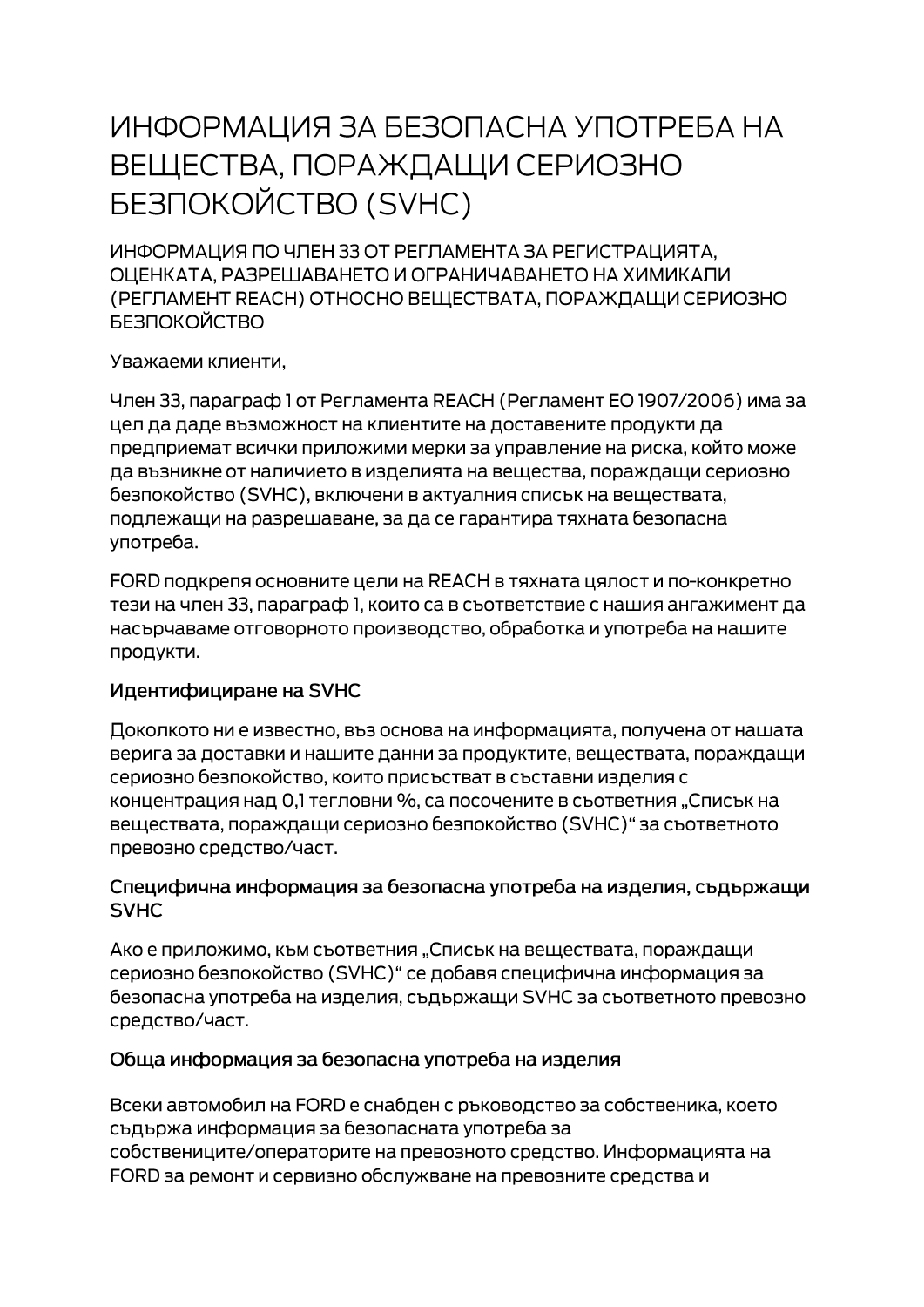оригиналните части обхваща и информация за безопасната употреба от страна на техническия персонал.

Когато се съдържат в части от превозното средство, посочените вещества в съответния "Списък на веществата, пораждащи сериозно безпокойство (SVHC)" за конкретния автомобил/част са включени така, че да се сведе до миниум евентуалното излагане на клиентите на съответното вещество, като опасността за хората или околната среда може да бъде изключена, докато автомобилът и неговите части се използват по предназначение и докато всички ремонти, сервизно обслужване и поддръжка се извършват в съответствие с техническите инструкции за тези дейности и стандартните добри практики в бранша.

Излезлите от употреба превозни средства могат да бъдат изхвърляни законно в Европейския съюз само чрез предаването им в оторизирани сьоръжения за третиране (АТЕ). Автомобилните части трябва да се изхвърлят в съответствие с приложимото местно законодателство и насоки на местните органи.

## Модел: New Ford Kuga

Списък на веществата, пораждащи сериозно безпокойство (SVHC) въз основа на Списъка на ЕСНА на веществата, подлежащи на разрешаване, към 1 януари 2022 г.

### Специфична информация за безопасна употреба на изделия, съдържащи SVHC

Не се изисква специфична информация за безопасна употреба – спазвайте Общата информация за безопасна употреба на изделията.

| <b>Commodity</b>                                    | <b>REACH SVHCs</b>                                                              |
|-----------------------------------------------------|---------------------------------------------------------------------------------|
| <b>A/C Compressor</b>                               | Lead[7439-92-1]                                                                 |
|                                                     | Silicic acid, lead salt[11120-22-2]                                             |
| A/C Lines, Receiver Drier and<br><b>Accumulator</b> | Lead[7439-92-1]                                                                 |
| <b>ABS/ESC Module</b>                               | Lead[7439-92-1]                                                                 |
| <b>Accessories</b>                                  | 1,2-Dimethoxyethane[110-71-4]                                                   |
|                                                     | 4,4'-Isopropylidenediphenol[80-05-7]                                            |
|                                                     | Lead[7439-92-1]                                                                 |
|                                                     | Octamethylcyclotetrasiloxane[556-67-2]                                          |
| <b>Active and Air Suspension</b>                    | Lead[7439-92-1]                                                                 |
| <b>Adaptive Cruise Control</b>                      | 1,3,5-Tris(oxiranylmethyl)-1,3,5-triazine-2,4,6(1H,3H,5H)-<br>trione[2451-62-9] |
|                                                     | Lead[7439-92-1]                                                                 |
| <b>Air Brakes</b>                                   | Lead[7439-92-1]                                                                 |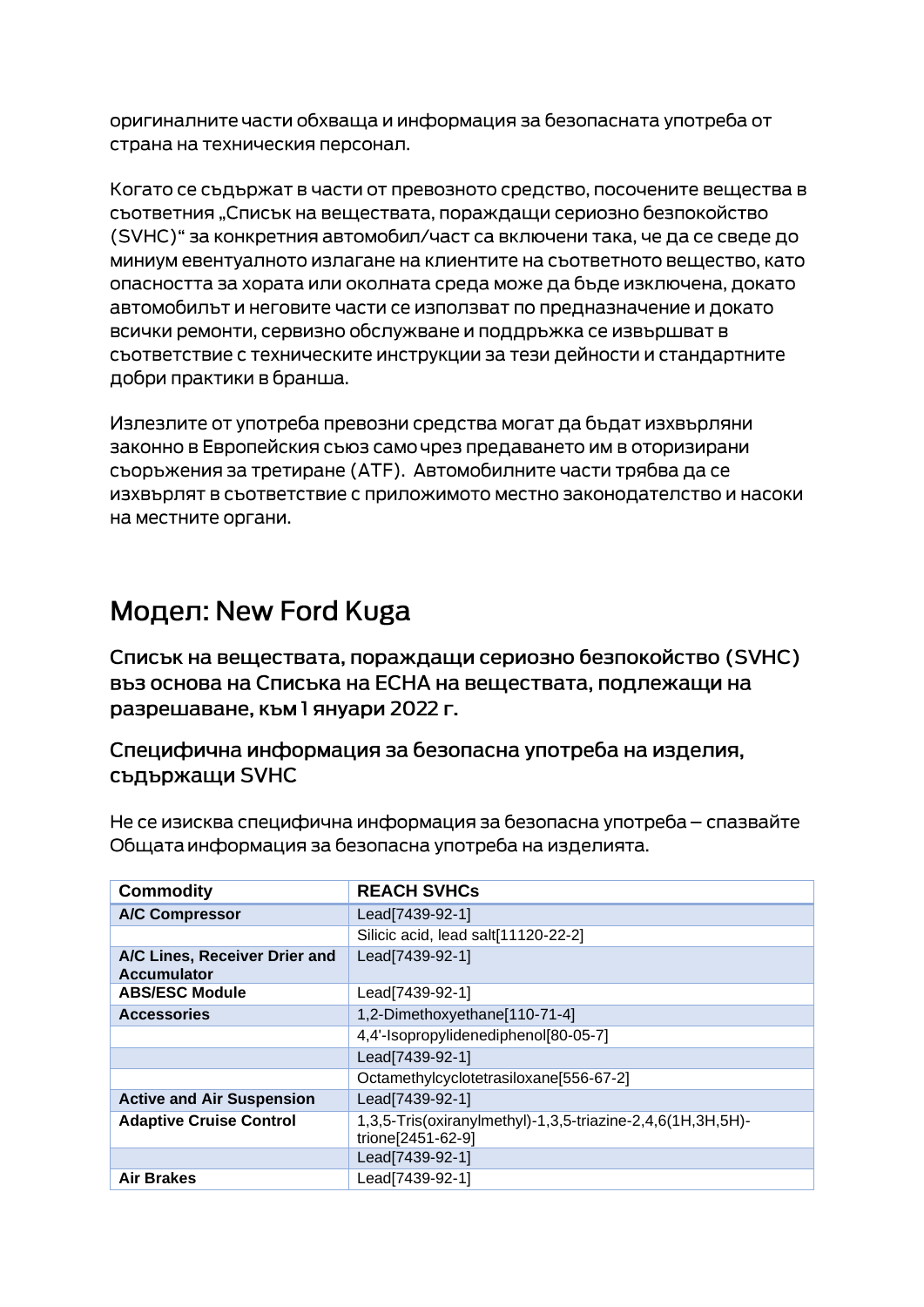| <b>AIS - Air Cleaner and Low</b>                                        | Lead[7439-92-1]                                        |
|-------------------------------------------------------------------------|--------------------------------------------------------|
| <b>Pressure Ducts</b>                                                   |                                                        |
| <b>AIS - High Pressure Ducts</b>                                        | Lead[7439-92-1]                                        |
| <b>Alternator</b>                                                       | Lead[7439-92-1]                                        |
| Antenna                                                                 | Lead[7439-92-1]                                        |
| Appliques (Pillar, Decklid,<br>Roof)                                    | C,C'-azodi(formamide)[123-77-3]                        |
|                                                                         | Lead[7439-92-1]                                        |
| <b>Audio and Navigation Head</b><br><b>Units</b>                        | Lead[7439-92-1]                                        |
| Axle                                                                    | Boric acid[10043-35-3]                                 |
|                                                                         | Lead[7439-92-1]                                        |
| <b>Battery</b>                                                          | Lead[7439-92-1]                                        |
| <b>Body Moldings - Roof Rack</b>                                        | C,C'-azodi(formamide)[123-77-3]                        |
| <b>Body Structure -</b><br>Decklid/Liftgate (incl<br>Hinge/Supt)        | Dicyclohexyl-phthalate[84-61-7]                        |
|                                                                         | Lead[7439-92-1]                                        |
| <b>Body Structure - Floor Pan -</b><br><b>Front Floor and Side Sill</b> | Diboron-trioxide[1303-86-2]                            |
|                                                                         | Lead[7439-92-1]                                        |
|                                                                         | Refractory ceramic fibres[142844-00-6]                 |
| <b>Body Structure - Floor Pan -</b>                                     | Lead[7439-92-1]                                        |
| <b>Rear Floor</b>                                                       |                                                        |
| Bodyside, Wheel Arch,<br><b>Rocker Moldings</b>                         | Lead[7439-92-1]                                        |
| <b>Brake Actuation</b>                                                  | C,C'-azodi(formamide)[123-77-3]                        |
|                                                                         | Lead[7439-92-1]                                        |
| <b>Brake Tubes and Hoses</b>                                            | Lead[7439-92-1]                                        |
| <b>Brakes - Caliper &amp; Anchor</b><br><b>Brkt Assy (Front, Rear)</b>  | 2-Methylimidazole[693-98-1]                            |
|                                                                         | Lead[7439-92-1]                                        |
| <b>CCB (IP cross car beam)</b>                                          | Lead[7439-92-1]                                        |
| <b>CHMSL</b>                                                            | Dicyclohexyl-phthalate[84-61-7]                        |
| <b>Combined Sensing Module</b>                                          | 1,2-Dimethoxyethane[110-71-4]                          |
| <b>Console Floor/Rear</b>                                               | 6,6'-Di-tert-butyl-2,2'-methylenedi-p-cresol[119-47-1] |
| <b>Cooling Fans</b>                                                     | Lead[7439-92-1]                                        |
| <b>Cooling Hoses &amp; Bottles</b>                                      | Lead[7439-92-1]                                        |
| <b>Door Handles</b>                                                     | 1-Methyl-2-pyrrolidone[872-50-4]                       |
| Driveshaft(s)                                                           | 6,6'-Di-tert-butyl-2,2'-methylenedi-p-cresol[119-47-1] |
|                                                                         | C,C'-azodi(formamide)[123-77-3]                        |
| <b>EDS Wiring Assembly &amp;</b><br><b>Components</b>                   | 4,4'-Isopropylidenediphenol[80-05-7]                   |
|                                                                         | Decamethylcyclopentasiloxane[541-02-6]                 |
|                                                                         | Lead[7439-92-1]                                        |
| <b>EGR System (Gas/Diesel)</b>                                          | Lead[7439-92-1]                                        |
| <b>Electro/Mechanical Devices</b>                                       | Lead[7439-92-1]                                        |
| <b>Electro/Mechanical Devices -</b><br><b>Reception</b>                 | Lead[7439-92-1]                                        |
| <b>Electronic Control Panel and</b><br><b>CCH</b>                       | Lead[7439-92-1]                                        |
|                                                                         | N,N-Dimethylacetamide[127-19-5]                        |
| <b>Electronic Modules - Displays</b>                                    | Lead[7439-92-1]                                        |
| <b>Electronic Modules - Door</b>                                        | Lead[7439-92-1]                                        |
| Zone                                                                    |                                                        |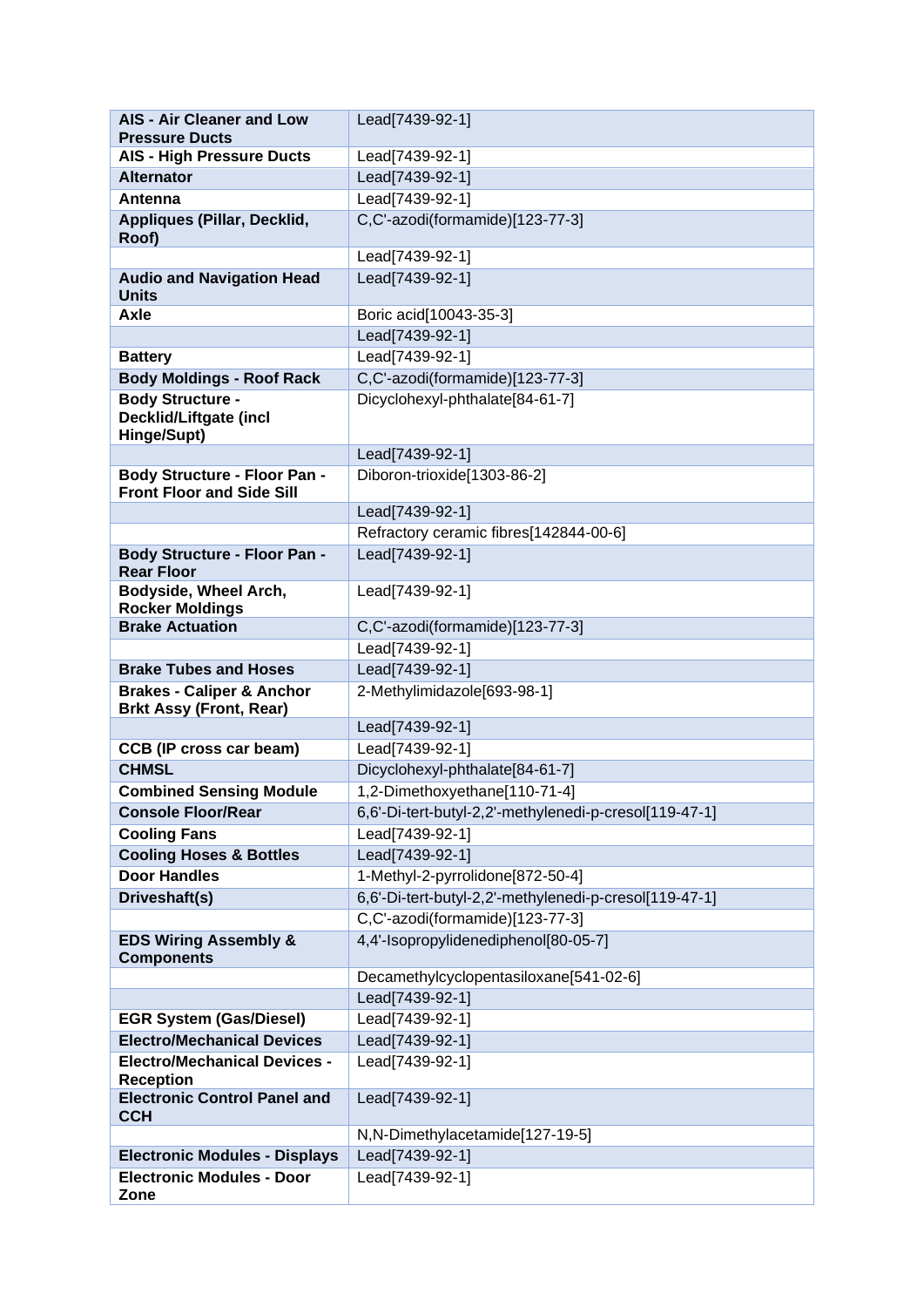| <b>Electronic Modules -</b><br><b>Headlamp</b>                         | Lead[7439-92-1]                                                                                 |
|------------------------------------------------------------------------|-------------------------------------------------------------------------------------------------|
| <b>Electronic Modules - Power</b><br><b>Decklid/Liftgate (PLG)</b>     | Lead[7439-92-1]                                                                                 |
| <b>Electronic Modules -</b>                                            | Lead[7439-92-1]                                                                                 |
| <b>Suspension</b>                                                      |                                                                                                 |
| <b>Electronic Modules - SYNC</b>                                       | 2-Methylimidazole[693-98-1]                                                                     |
|                                                                        | Lead[7439-92-1]                                                                                 |
| <b>Engine Covers and Badges</b>                                        | Lead[7439-92-1]                                                                                 |
| <b>Engine Sealing (Including</b><br>head gaskets)                      | Lead[7439-92-1]                                                                                 |
| <b>Engine Water Pumps</b>                                              | Lead[7439-92-1]                                                                                 |
| <b>Evaporator and Blower</b><br><b>Assemby (HVAC Module)</b>           | 4,4'-Isopropylidenediphenol[80-05-7]                                                            |
|                                                                        | Lead[7439-92-1]                                                                                 |
|                                                                        | Refractory ceramic fibres[142844-00-6]                                                          |
| <b>Exhaust Cold End (Muffler &amp;</b><br><b>Output Pipe Assembly)</b> | Lead[7439-92-1]                                                                                 |
| <b>FEAD</b>                                                            | Lead[7439-92-1]                                                                                 |
| <b>Fuel Canister Assembly</b>                                          | Lead[7439-92-1]                                                                                 |
| <b>Fuel Door</b>                                                       | Lead[7439-92-1]                                                                                 |
| <b>Fuel Injection</b>                                                  | Lead[7439-92-1]                                                                                 |
| <b>Fuel Lines</b>                                                      | 2,4-Di-tert-butyl-6-(5-chlorobenzotriazol-2-yl)phenol[3864-99-1]                                |
|                                                                        | 6,6'-Di-tert-butyl-2,2'-methylenedi-p-cresol[119-47-1]                                          |
|                                                                        | Lead[7439-92-1]                                                                                 |
| <b>Fuel Tanks</b>                                                      | Lead[7439-92-1]                                                                                 |
| <b>Half Shaft(s)</b>                                                   | Lead[7439-92-1]                                                                                 |
| <b>Headlamp / Side Marker</b>                                          | 1,3,5-Tris(oxiranylmethyl)-1,3,5-triazine-2,4,6(1H,3H,5H)-<br>trione[2451-62-9]                 |
|                                                                        | Diboron-trioxide[1303-86-2]                                                                     |
|                                                                        | Lead[7439-92-1]                                                                                 |
| <b>Headlamp Jet Wash</b>                                               | 2-ethylhexyl 10-ethyl-4,4-dioctyl-7-oxo-8-oxa-3,5-dithia-4-<br>stannatetradecanoate[15571-58-1] |
| <b>Hinges and Checks - Side</b><br><b>Door</b>                         | Cobalt sulphate[10124-43-3]                                                                     |
| I/S Mirror                                                             | Lead[7439-92-1]                                                                                 |
| <b>Instrument Cluster</b>                                              | 4-Methylcyclohexyl-1,6-dicarboxylic acid anhydride[19438-60-9]                                  |
|                                                                        | Lead[7439-92-1]                                                                                 |
| <b>Interior Lighting</b>                                               | 4,4'-Isopropylidenediphenol[80-05-7]                                                            |
|                                                                        | Lead[7439-92-1]                                                                                 |
| Latches - Hood, Decklid and<br><b>Liftgate Latches</b>                 | Lead[7439-92-1]                                                                                 |
| <b>Locks</b>                                                           | Lead[7439-92-1]                                                                                 |
| <b>Luggage and Interior Cargo</b><br><b>Management/Covers</b>          | Octamethylcyclotetrasiloxane[556-67-2]                                                          |
| <b>Mirrors</b>                                                         | Lead[7439-92-1]                                                                                 |
| <b>Moonroof</b>                                                        | Lead[7439-92-1]                                                                                 |
| <b>Park Assist</b>                                                     | Lead[7439-92-1]                                                                                 |
| <b>Pedestrian Alert System</b><br>(PAS)                                | Lead[7439-92-1]                                                                                 |
|                                                                        | N,N-Dimethylacetamide[127-19-5]                                                                 |
| <b>Powertrain Control Module</b><br>(PCM/EEC/ ECM)                     | 4,4'-Isopropylidenediphenol[80-05-7]                                                            |
|                                                                        | Lead[7439-92-1]                                                                                 |
| <b>PT Mounts</b>                                                       | 1-Methyl-2-pyrrolidone[872-50-4]                                                                |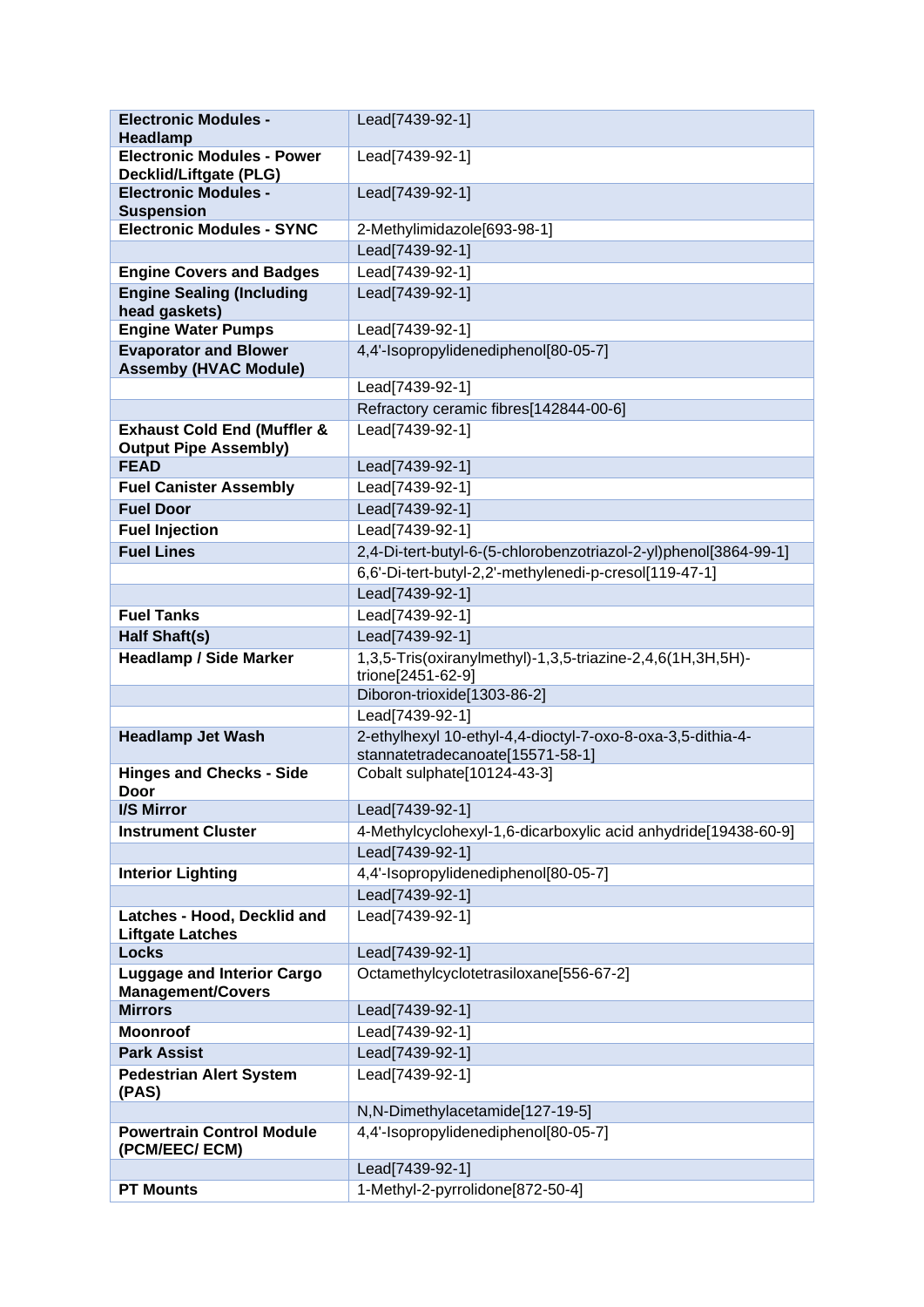|                                                        | Lead[7439-92-1]                                                                    |
|--------------------------------------------------------|------------------------------------------------------------------------------------|
| <b>PT Sensors</b>                                      | Lead[7439-92-1]                                                                    |
| PTU (FWD)                                              | Lead[7439-92-1]                                                                    |
| <b>Rain and Daylight Sensor</b>                        | 1,3,5-Tris(oxiranylmethyl)-1,3,5-triazine-2,4,6(1H,3H,5H)-                         |
| <b>Restraint Electronics</b>                           | trione[2451-62-9]                                                                  |
|                                                        | Lead[7439-92-1]                                                                    |
| <b>Sealing - Door Dynamic Seals</b>                    | C,C'-azodi(formamide)[123-77-3]                                                    |
|                                                        | Imidazolidine-2-thione[96-45-7]                                                    |
| <b>Seat Belts (Front and Rear)</b>                     | 6,6'-Di-tert-butyl-2,2'-methylenedi-p-cresol[119-47-1]                             |
|                                                        | Lead[7439-92-1]                                                                    |
| Seats - Foam - Cut and Sew                             | C,C'-azodi(formamide)[123-77-3]                                                    |
| <b>Seats - Structures</b>                              | 2-Methyl-1-(4-methylthiophenyl)-2-morpholinopropan-1-                              |
|                                                        | one[71868-10-5]<br>Lead[7439-92-1]                                                 |
|                                                        | Octamethylcyclotetrasiloxane[556-67-2]                                             |
| <b>Shifter Cables/Brackets -</b>                       | Lead[7439-92-1]                                                                    |
| Auto                                                   |                                                                                    |
| <b>Shock Absorbers</b>                                 | Lead[7439-92-1]                                                                    |
| <b>Side and Rear Vision (BLIS)</b>                     | Lead[7439-92-1]                                                                    |
|                                                        | Octamethylcyclotetrasiloxane[556-67-2]                                             |
| <b>Smart Data Link Module</b>                          | Lead[7439-92-1]                                                                    |
| <b>Speakers / Tweeters</b>                             | Imidazolidine-2-thione[96-45-7]                                                    |
|                                                        | N,N-Dimethylacetamide[127-19-5]                                                    |
| <b>Spoiler</b>                                         | C,C'-azodi(formamide)[123-77-3]                                                    |
| <b>Steering Column</b>                                 | Lead[7439-92-1]                                                                    |
| <b>Steering Gear and Linkage</b>                       | 6,6'-Di-tert-butyl-2,2'-methylenedi-p-cresol[119-47-1]                             |
| <b>Steering Wheel, Drive Air Bag</b>                   | Lead[7439-92-1]                                                                    |
| <b>Suspension Link</b><br><b>Components</b>            | Imidazolidine-2-thione[96-45-7]                                                    |
| <b>Switches - General Use</b>                          | Lead[7439-92-1]                                                                    |
| <b>Switches - Headlamp.</b>                            | Lead[7439-92-1]                                                                    |
| <b>Window &amp; Door</b>                               |                                                                                    |
| <b>Switches - Steering Column</b>                      | 4,4'-Isopropylidenediphenol[80-05-7]                                               |
|                                                        | Lead[7439-92-1]                                                                    |
| <b>Taillamp / Redundant</b>                            | Lead[7439-92-1]                                                                    |
| <b>Temperature Sensors -</b><br><b>Climate</b>         | 2-Methyl-1-(4-methylthiophenyl)-2-morpholinopropan-1-                              |
|                                                        | one[71868-10-5]<br>Lead[7439-92-1]                                                 |
| <b>Tires</b>                                           | Lead[7439-92-1]                                                                    |
| <b>TPMS</b>                                            | Lead[7439-92-1]                                                                    |
| <b>Transmission - Auto</b>                             | Boric acid[10043-35-3]                                                             |
|                                                        | Lead[7439-92-1]                                                                    |
| <b>Transmission - Manual</b>                           | Lead[7439-92-1]                                                                    |
| <b>Transmission Mounted - Oil</b>                      | Lead[7439-92-1]                                                                    |
| <b>Cooler</b>                                          |                                                                                    |
| <b>Window Regulator</b>                                | C,C'-azodi(formamide)[123-77-3]                                                    |
| <b>Wiper Assembly (Rear, Front)</b><br>& Washer System | Imidazolidine-2-thione[96-45-7]                                                    |
|                                                        | Lead[7439-92-1]                                                                    |
| <b>xEV - DCDC</b>                                      | Lead[7439-92-1]                                                                    |
| <b>xEV - Power Cabling</b>                             | 1,6,7,8,9,14,15,16,17,17,18,18-                                                    |
|                                                        | Dodecachloropentacyclo[12.2.1.16,9.02,13.05,10]octadeca-7,15-<br>diene[13560-89-9] |
|                                                        | Lead[7439-92-1]                                                                    |